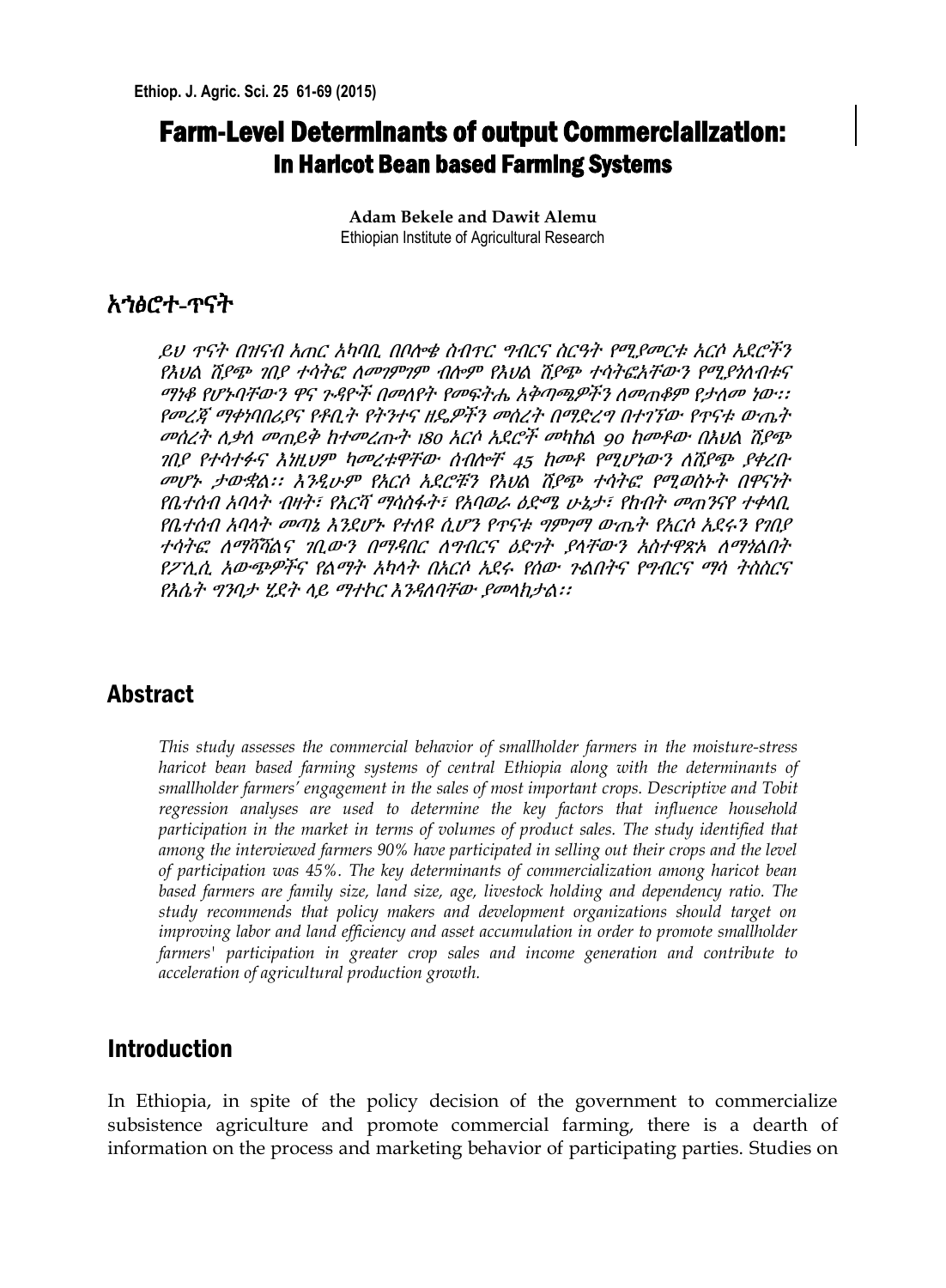agricultural commercialization lack focus and are not up-to-date. Agro-ecology and niche-specific recommendations are rare for effective policy-making. There is lack of information to be used as a benchmark for launching research and/or development activities in the country.

The untapped knowledge of the farm operators should be considered when designing any agricultural development policy.

This paper tries to contribute to redressing this gap of knowledge in agricultural business by assessing the nature of commercialization among smallholder farmers in the moisture-stress areas of the country.

The objective of the study is improved understanding of the practices, challenges and opportunities that are associated with smallholder commercialization. Household level commercialization is generally defined and analyzed in this study (following von Braun, et. al. 1994) as the extent of participation of households in the marketing of their products (crops). More specifically the study analyses household level determinants of haricot bean output commercialization among smallholder farmers in moisture-stress areas of East Shewa and West Arsi Zones, in Oromia National regional state.

# Methodology

#### The study area and sampling

The study was conducted in East Shoa and West Arsi zones, representing the lowland agro-ecologies and mixed-farming smallholder agriculture commercialization system of Oromia The system constitutes a good proportion of the mixed agriculture. It covers the haricot bean based moisture-stressed farming system districts of Boset, Dugda, AdamiTuluJidoKombolcha and Shalla. The study addresses most important categories of crops consistent with the farming systems of the farming communities for improved agricultural performance. Haricot beans, maize, *tef*, sorghum, barley and wheat have been found as most important crops in the study area.

The sampling procedure followed multistage stratified random sampling in which case haricot bean growing districts were first identified and subsequently a list of haricot bean producing villages was prepared for selecting villages based on their production potential. List of *kebeles* representing the major haricot bean based farming systems in the districts was then prepared. Six and eight *kebeles* (villages) were selected randomly from each district (summing up 26) based on the relative size of the population. A total sample of 180 households were randomly selected from a fresh list of farmers after determining the number of sampled farmers in each *kebele* based on proportion to size of households in the respective locations. Proportionate sampling was done sequentially at district and then at *kebele* levels and 28 percent of the farmers were drawn from Shalla, 27 percent from Adami Tulu, 25 percent from Boset and the remaining 20 percent from Dugda districts.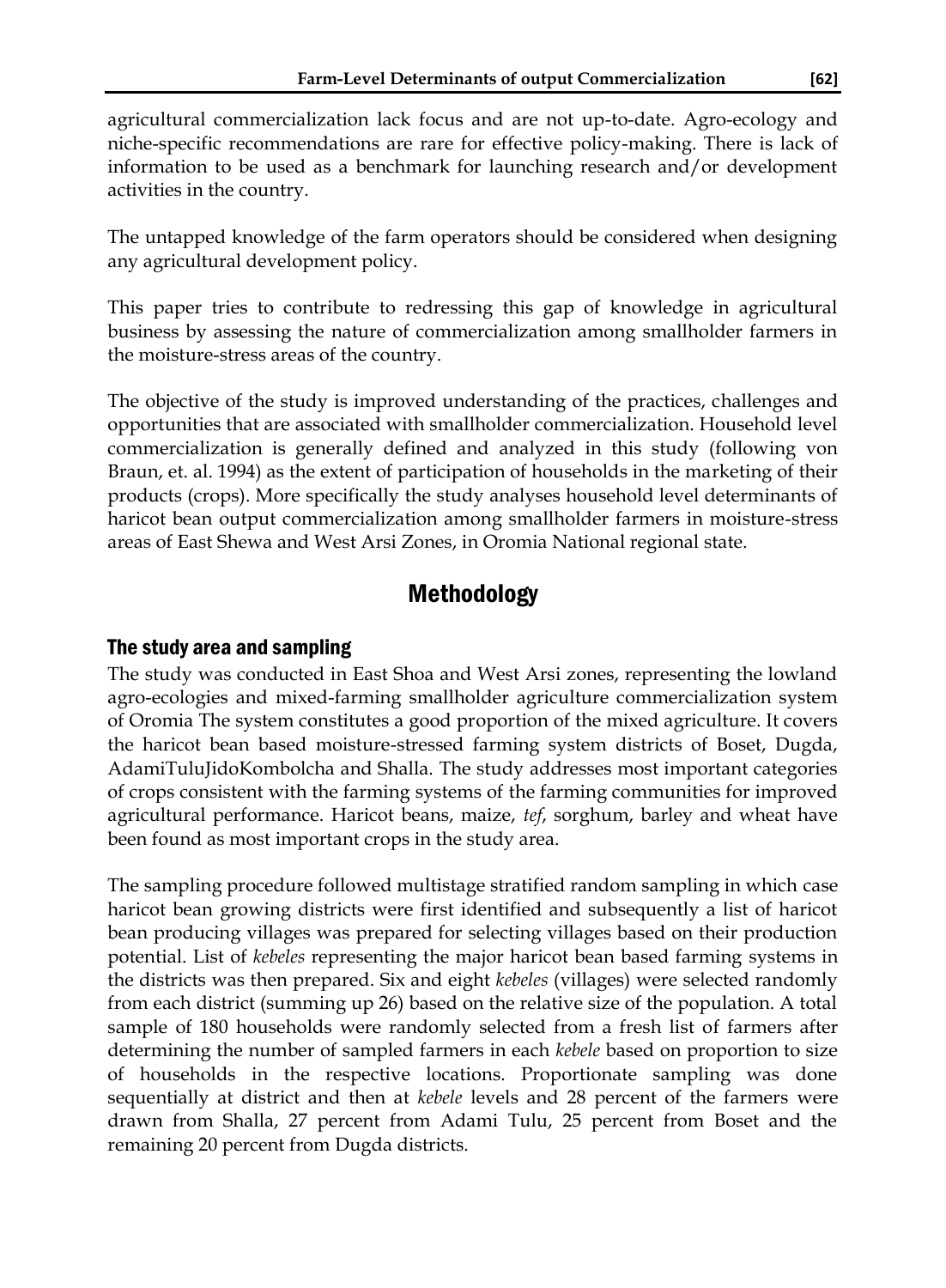## Data type

The study used direct observations, secondary data and data generated through direct administration of pretested structured questionnaire through experienced and welltrained enumerators. The main content of the questionnaires was related to issues that would help address the specific objectives of the present study. Broadly, it captured the major factors used in the analysis that includes household level demographic characteristics such as socio-economic characteristics, market, access to extension services, and positional variations, which are hypothesized to influence farm-level activities. The market distance is used as a proxy for fixed transaction costs and the variable traders is assumed to cater for access to market information and options or diversified outlets for selling agricultural products.

The analytical setup of the determinant factors included in this study has benefited from field observations and the various crop output market participation studies (Pender and Dawit, 2007; Goitom, 2009; Tufa, et. al., 2014) conducted elsewhere in the country. However, it should be noted that other factors related to the natural and institutional environment that are important determinants of market participation are unaddressed by this study due to data limitations.

## Analytical method

The analytical approaches applied here are meant to describe key relationships between crop commercialization and factors influencing the commercialization process. In this study, crop commercialization, taken as synonym for farmers' participation in crop market was measured in terms of volume of sales; i.e. the share of the value of output sold in total output sales.The concept used in this study is also supported by other studies made on commercialization of agriculture (von Braun, 1994; Farouque and Tekeya, 2008; Chukwukere *et al*. 2012). Such studies generally define output commercialization of smallholder agriculture in terms of not only cash crop but also food crops sales. Therefore, based on the above mentioned framework, the analytical model was developed on the hypotheses that farmers level of participation could be influenced by a set of farm and non-farm characteristics.

As the data is censored due to lack of crop output market participation on the part of the respondents, and to assess the intensity of participation, the Tobit framework was employed. The model is widely used under the conditions of simultaneous market participation decision (Omiti, 2009; Berhanu and Moti, 2012), the attribute which the selectivity models, such as the Heckman (1976). A potential limitation of the Tobit model is that it assumes that the effects of the independent variables are closely linked in both the binary choice decision and the conventional regression.

The model was developed by Tobin (1958) to capture situations in which the dependent variable under study is observed for values greater than 0, i.e. for participation in crop sales, but is not observed, i.e. censored or non-participation for values of 0 or less.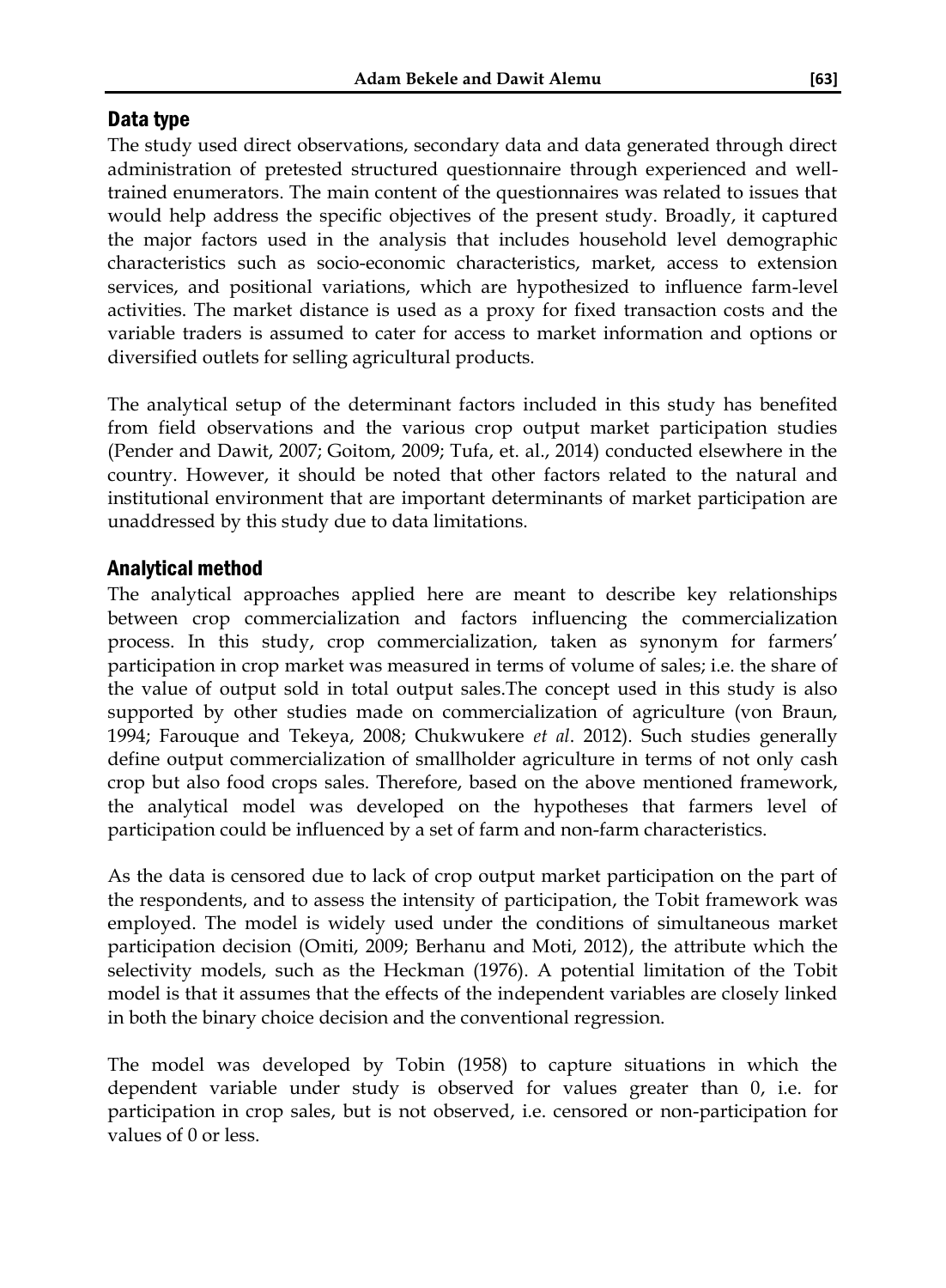Accordingly, the standard Tobit model is defined by

$$
y_i = \begin{cases} y_i^* & \text{if } y_i^* > 0 \\ 0 & \text{if } y_i^* \le 0 \end{cases}
$$

Where,  $y_i$  is observed variable and  $y_i^*$ , is a latent variable. The observable variable is defined to be equal to the latent variable whenever the latent variable is above zero and zero otherwise. The latent variable (the dependent variable) is defined in terms of the following relationships:

$$
y_i^* = \beta x_i + u_i \sim N(0, \sigma^2)
$$

Where,  $x_i$  is the hypothesized independent variables,  $\beta$  is a vector of parameters to be estimated by the model, which determines the relationship between the independent variable (or vector) and the [latent variable,](http://en.wikipedia.org/wiki/Latent_variable)  $u_i$  is a normally distributed [error term](http://en.wikipedia.org/wiki/Errors_and_residuals_in_statistics) to capture random influences on this relationship.

McDonald and Moffit (1980) approach was also followed to decompose marginal effects in order to assess the effect of a change in the explanatory variables on the explained variable. Therefore, the three types considered in the analysis of the Tobit model are shown below. These are:

a) The marginal effect on the latent variable (unconditional expected value)

$$
\frac{\partial E(y \mid x)}{\partial x_k} = \beta_k \Phi\left(\frac{x\beta}{\sigma}\right)
$$

b) The marginal effect on the expected value of observations conditional on being<br>uncensored<br> $\frac{\partial E(y | x, y > 0)}{\partial \theta} = \beta_k + \beta_k \frac{\partial \lambda(c)}{\partial \theta} = \beta_k \{1 - \lambda(c)[c + \lambda(c)]\} < \beta_k$ uncensored

$$
\frac{\partial E(y | x, y > 0)}{\partial x_k} = \beta_k + \beta_k \frac{\partial \lambda(c)}{\partial c} = \beta_k \{1 - \lambda(c)[c + \lambda(c)]\} < \beta_k
$$

Where,  $\lambda(c)$  is called the inverse mill's ratio. It captures the change in the dependent variable (conditioned on y>0) when changing x.

c) The marginal effect on the probability that the observations are uncensored

$$
\frac{\partial Pr(y > 0 | x)}{\partial x_k} = \phi \left(\frac{x \beta}{\sigma}\right) \frac{\beta_k}{\sigma}
$$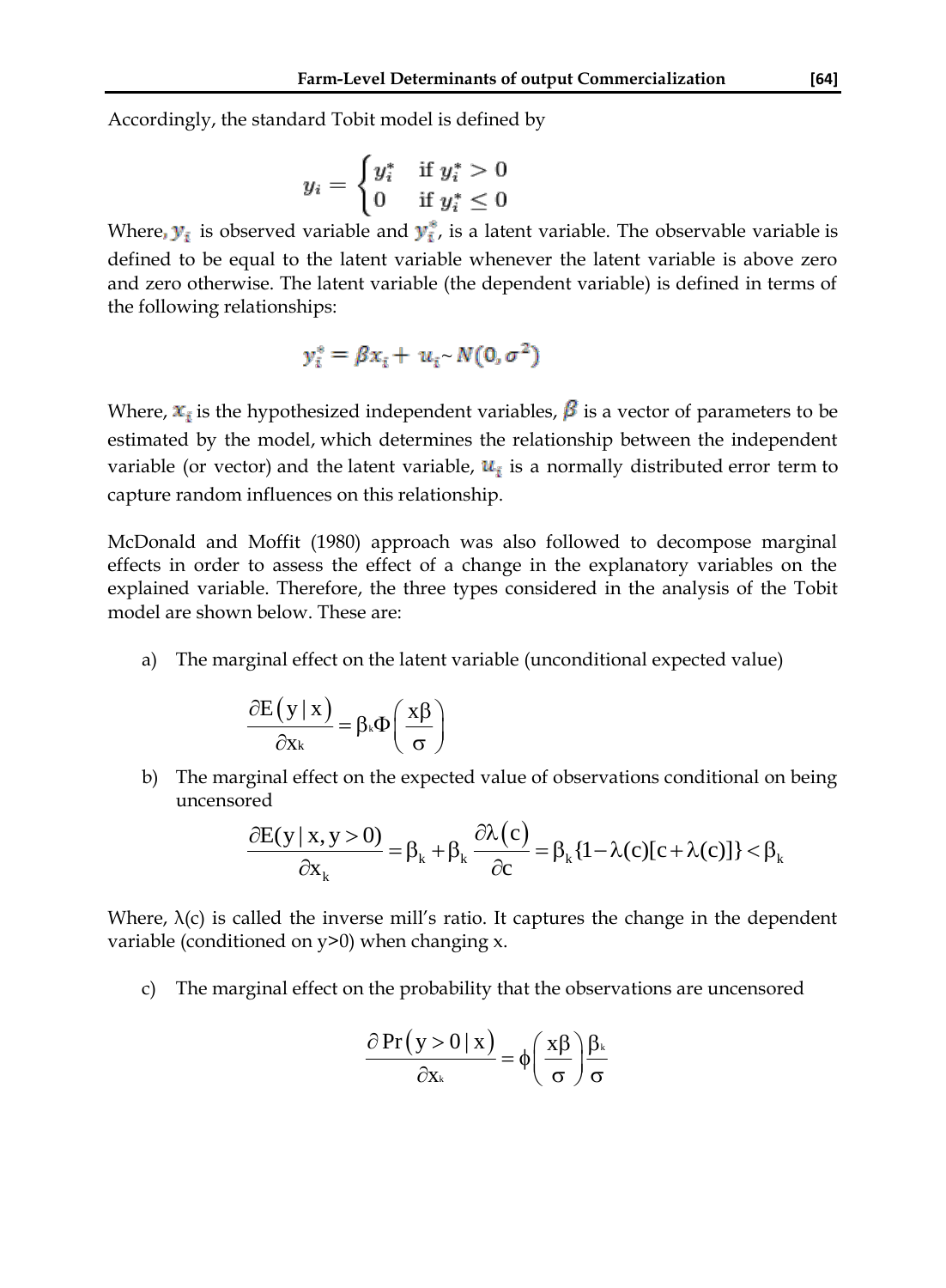### Results and Discussion

Table 1 shows that sampled households. On average, sold 45 percent of all crops produced during the survey period. However, it shows that there were households (10 percent of the total respondents) who did not participate in sale of any one of the crops. Most of the respondents are mature enough (40 years old) and 94 percent of the respondents are male. About 54 percent of the respondents are educated at various levels of education. Each household has at least 3 members of working age and more number of dependent family members to be taken care of by the rest of the family members for any means of living, i.e., an increased burden on the productive members. On average, each household has 4.14 hectares cultivated land and 5.91 livestock in TLU. Livestock provide wellbeing to the farmers and play important role as store of value (Chilot, 2007). The respondents generally know four traders who could buy their agricultural products and provide market information. In spite of the close distance of the extension office, the farmers reported that on average they had less than one time of contact with the extension workers to receive agricultural related support over a year. Though agricultural input sources are located within 20 minutes distance, farmers have to travel over two hours to reach the main market for selling their production, adding more weight to the imposition of heavy transaction cost on most of the subsistence farmers.

| Variable                           | Mean   | SD    | Min     | Max    |
|------------------------------------|--------|-------|---------|--------|
| Dependent variable                 |        |       |         |        |
| Proportion of crops sold           | 0.45   | 0.24  | 0.00    | 0.90   |
| Independent variables              |        |       |         |        |
| Age of household head              | 41.12  | 12.39 | 20.00   | 76.00  |
| Sex of household head (0=female)   | 0.94   | 0.24  | 0.00    | 1.00   |
| Education dummy (0=illiterate)     | 0.54   | 0.50  | 0.00    | 1.00   |
| Dependency ratio                   | 1.38   | 0.89  | 0.00    | 3.33   |
| Family labor in man equivalent)    | 3.09   | 1.48  | 0.80    | 10.80  |
| Cultivated crop land (ln)          | 1.42   | 0.59  | $-0.69$ | 2.60   |
| TLU                                | 5.91   | 3.70  | 0.00    | 17.20  |
| Traders known                      | 4.43   | 2.63  | 1.00    | 13.50  |
| Extension contact                  | 0.74   | 0.44  | 0.00    | 1.00   |
| Distance to input source (min)     | 19.89  | 25.15 | 0.00    | 97.50  |
| Distance to extension office (min) | 26.92  | 19.52 | 2.00    | 120.00 |
| Distance to main market (min)      | 119.53 | 72.71 | 10.00   | 300.00 |
| Boset district                     | 0.25   | 0.44  | 0.00    | 1.00   |
| Dugda district                     | 0.20   | 0.40  | 0.00    | 1.00   |
| Adami Tulu district                | 0.27   | 0.45  | 0.00    | 1.00   |
| Shala district                     | 0.28   | 0.45  | 0.00    | 1.00   |

Table 1. Descriptive statistics on model variables

Results from estimation of the Tobit model (Table 2) shows that the model was statistically significant (at p<0.01), implying that the model can be used to estimate the relationship between the dependent and at least one of the explanatory variables that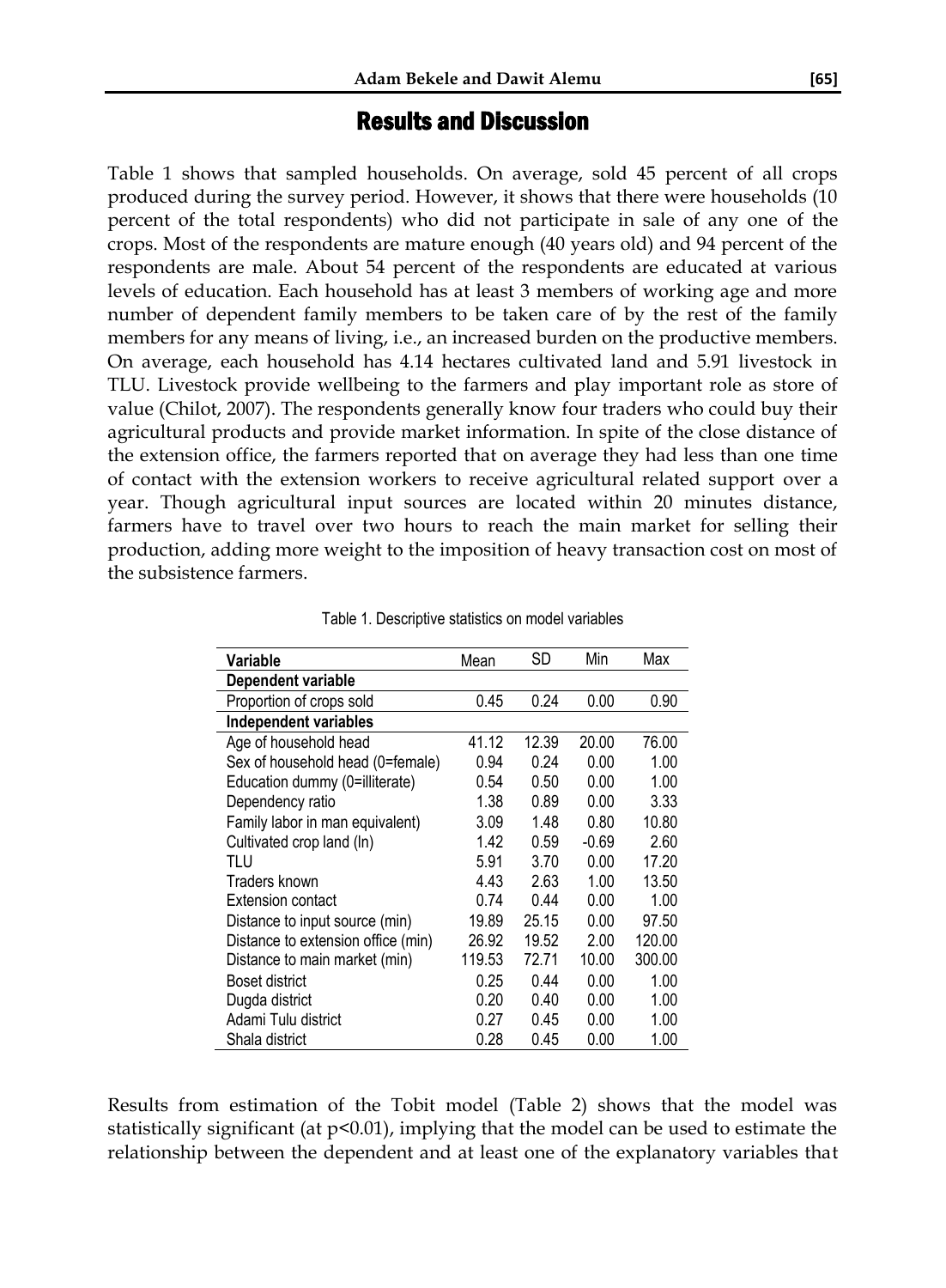are included in the model. The result was obtained after dropping 3 observations which had incomplete data records, checking for collinearity, and transforming one of the variables into its natural logarithm form.The model estimation resultwas also subjected to tests for omitted variables and heteroscedasticity as suggested by Arabmazer and Schmidt (1984). Accordingly, the null hypothesis of constant variance was accepted (Chi2=1.5, *P=*0.*2206*) following Breusch and Pagan (1979) test for heteroscedasticity. On the other hand, using the link test, the null hypothesis for model specification error was rejected i.e., the test of \_*hatsq* was not statistically significant, *p=0.566*. Therefore, it indicates that the model is specified correctly.

The maximum likelihood (ML) results on 177 (17 left censored and 160 uncensored) observationsshow that from the hypothesized variables age of household head, dependency ratio, family size, cultivated land and livestock ownership statistically significantly determined the level of participation of smallholder farm households in the study area. Family size, age and dependency ratio were negatively affecting the response variable at less than 1, 5 and 10 percent levels of statistical significance in that order. None of the market and location related variables were statistically significant.

The implication of age is that as the household head of the family gets old, the productivity and efficiency of the head tends to decrease (Workneh and Michael, 2002) resulting in declining labor productivity leading to low marketable surplus.

The dependency ratio tells us that in a given family there are less number of active age family members to support the family and the volume of sales decreases as their number decreases, probably becausethe output generated by the active members become insufficient to feed the whole family. This is also verified by the descriptive analysis presented above.The negative effect of household size on market participation corroborates with Edmeades (2006). Family size is measured in terms of the number of adults in a household.The implication could be that as the number of adultpeople increases the level of consumption of adults will increase to the extent that it will have noticeable negative impact on the available output, with the consequences of limitedproduce available for sale due to increased consumption and diseconomies of scale. A study by Croppenstedt et. al. (2003) has found a different result endorsing the efficiency gain from large family. The man-equivalent weighted family size did not have serious collinearity problem with the dependency ratio (r=-0.38).

Farmers with more land and livestock are found to be engaged in increased sales. The probable reason could be that asset ownership could serve assecurity to the farmers in times of crop failure or shortages and encourage them to take a greater proportion of their produce to the market for a profit and in good time. Livestock improve productivity and increase marketable surplus (Solomon, et. al. 2010). Access to more arable land will also encourage farmers to grow and produce morecrops which leads to surplus production for the market (Aman, et. al., 2013). The size of operated farm is a crucial factor in the intensification and commercialization of smallholder farming systems in Ethiopia (Workneh and Michael, 2002).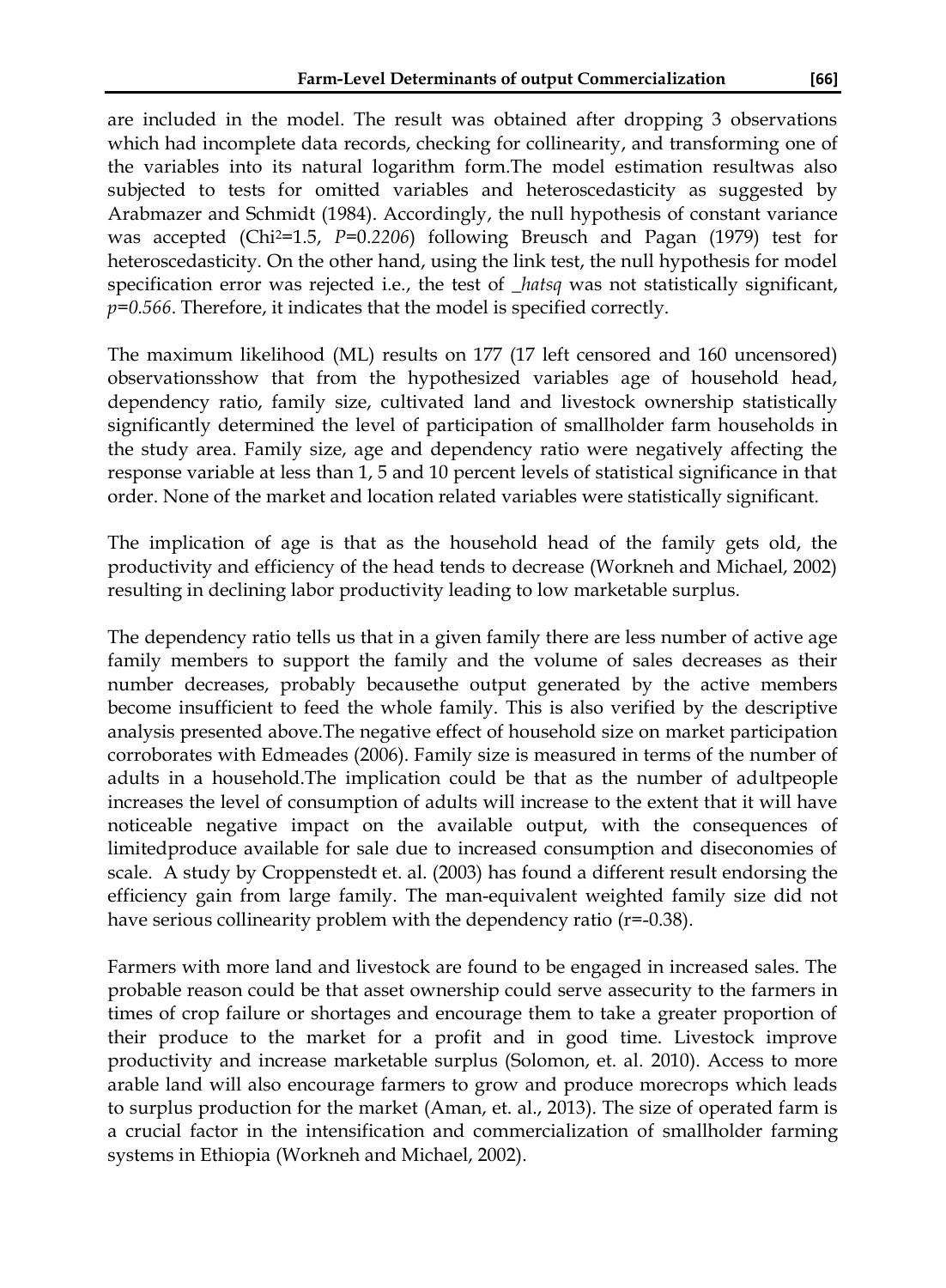| Variables                     | Coefficient  | Std. Err. |
|-------------------------------|--------------|-----------|
| Age of HHH                    | $-0.0041**$  | 0.0018    |
| Sex of HHH                    | $-0.0811$    | 0.0766    |
| <b>Education of HHH</b>       | $-0.0259$    | 0.0414    |
| Dependency ratio              | $-0.0470*$   | 0.0243    |
| Family size in man equivalent | $-0.0434***$ | 0.0167    |
| Cultivated land (In)          | $0.1208***$  | 0.0383    |
| TLU                           | $0.0106*$    | 0.0054    |
| Traders known                 | $-0.0003$    | 0.0071    |
| Extension contact             | 0.0449       | 0.0451    |
| Distance to input source      | $-0.0008$    | 0.0009    |
| Distance to extension office  | 0.0005       | 0.0010    |
| Distance to main market       | 0.0000       | 0.0003    |
| Boset district                | $-0.0823$    | 0.0567    |
| Dugda district                | $-0.0077$    | 0.0582    |
| Adami Tulu district           | $-0.0351$    | 0.0525    |
| Constant                      | 0.6639***    | 0.1174    |
| Sigma                         | 0.2309       | 0.0133    |
| Number of observations        | 177          |           |
| Log likelihood                | $-13.56$     |           |
| LR chi <sup>2</sup> (15)      | 38.15        |           |
| Prob $>$ chi <sup>2</sup>     | 0.00         |           |
| Pseudo R <sup>2</sup>         | 0.58         |           |

Table 2.Tobit estimation results for crop output market participation

As the estimates of the marginal effects of the significant variables (Table 3) indicate, the cultivated land had greater positive impact on household's market participation whereas dependency ratio followed by family size had the greatest negative impact on household's market participation. For example, *ceteris paribus*, a one percent change in cultivated land would lead to 111.5, 109.1 and 109.3 percent increase in the proportion of crop sales of the unconditional (all observations), conditional (uncensored observations) and probability of uncensored observations in that order. On the other hand a one percent change in dependency ratio could lead to 4.25, 3.38 and 3.47 percent increase in the proportion of crop sales of the unconditional (all observations), conditional (uncensored observations) and probability of uncensored observations in that order.

Table 3. Results on marginal effects at observed censoring rate

| Name                             | Unconditional<br>expected value | Conditional on being<br>uncensored | Probability<br>uncensored |
|----------------------------------|---------------------------------|------------------------------------|---------------------------|
| Age of HHH                       | $-0.0037$                       | $-0.0029$                          | $-0.0030$                 |
| Dependency ratio                 | $-0.0425$                       | $-0.0338$                          | $-0.0347$                 |
| Family size in man<br>equivalent | $-0.0392$                       | $-0.0312$                          | $-0.0320$                 |
| Cultivated land (ln)             | 0.1092                          | 0.0868                             | 0.0891                    |
| <b>Tropical livestock Unit</b>   | 0.0096                          | 0.0076                             | 0.0078                    |

Note: Base district is Shalla, \*\*\* indicates significant at 1%, \*\* at 5% and \* at 10%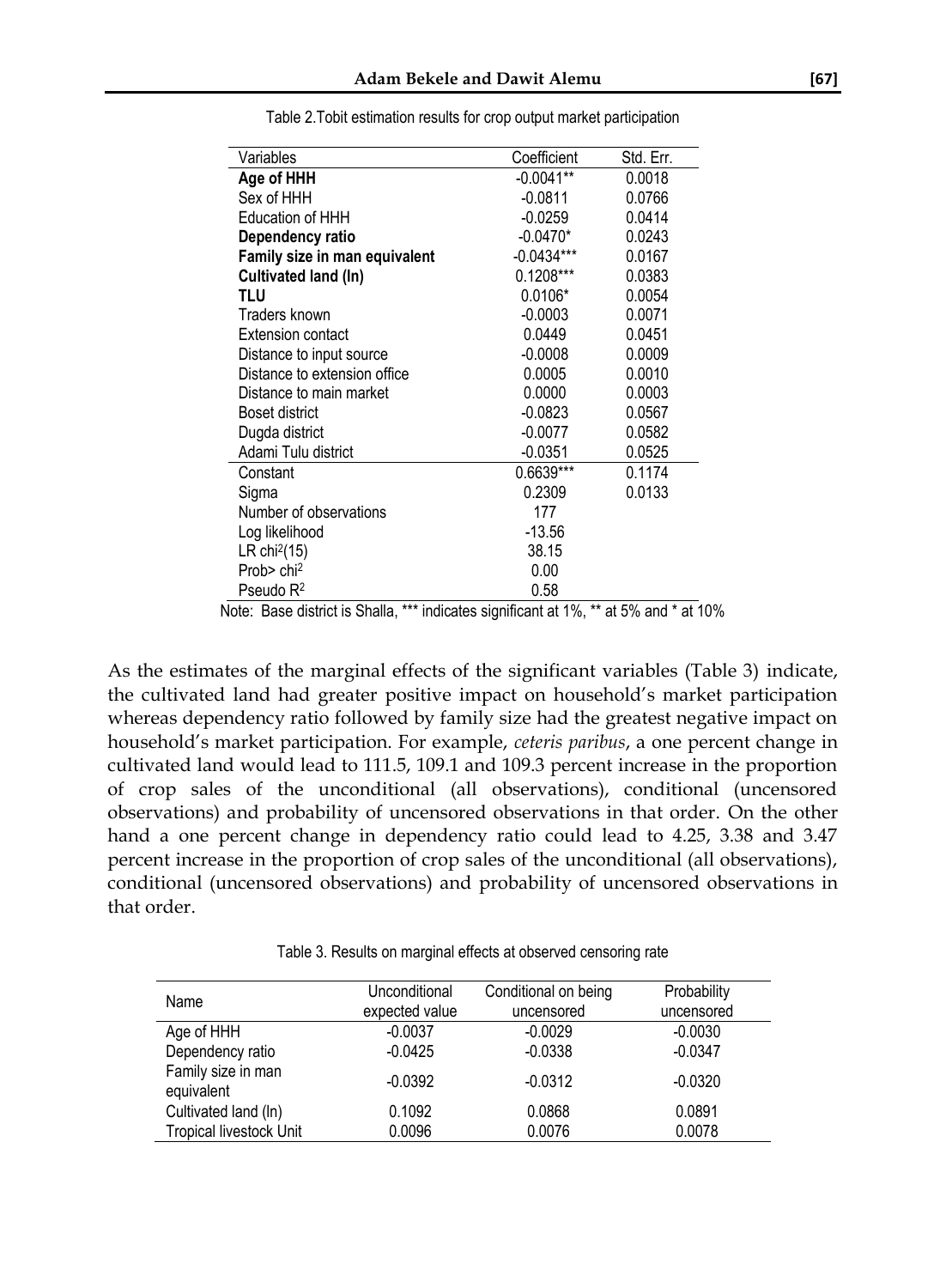Overall, the results suggest that most of the household heads fall within the upper active age group and have large family size. Also, there is a wide range of product flow to the market which could show the different levels of participation among farmers. Age of household heads, age dependency ratio and family size have been pull factors affecting the proportion of sales downwards whereas size of cultivated land and livestock ownership have been a push factors facilitating higher share of sales. Among the statistically significant determinant factors, size of cultivated land played the leading role in improving the volume of crop sales. This can indicate that improved proportion of sales was due to increase in the size of land. Existence of higher number of dependent and adultfamily members had significant negative impact on the sales share of the smallholder farmers. The results were consistent across the different scenarios, i.e, the whole and the market participant sampled farmers.

Therefore, improving asset ownership in terms of land and livestock and improving the volume of production through improved productivity of family labor and cultivated land is imperative in order to promote the contribution and profitability of smallholder farmers in the fulfillment of the agricultural development strategy of the country by way of commercialization. The role of policy makers and development agents in aligning their technical support strategy with farmers' efforts of asset building such as livestock and increased use of modern agricultural inputs and other land productivity measures is vital. Education of farmers is important for quick technology transfer and creation of employment. Consistent with the findings of Rios et. al. (2008) we recommend building the asset holding and technical capacity of households as crucial to improve market participation of the farmers.

#### References

- Aman Tufa, Adam Bekele and Lemma Zemedu. 2014. Determinants of smallholder commercialization of horticultural crops in Gemechis District, West Hararghe Zone, Ethiopia. African Journal of Agricultural Research. 9(3): 310-319, 16 January, 2014.
- Arabmazer, A., Schmidt, P., 1984.An investigation of the robustness of the Tobitestimator to nonnormality. Econometrica 50: 1055-1063.
- Berhanu Gebremedhin and Moti Jaleta. 2012. "Market Orientation and Market Participation of Smallholders in Ethiopia: Implications for Commercial Transformation." Selected Paper prepared for presentation at the International Association of Agricultural Economists (IAAE) Triennial Conference, Foz do lguacu, Brazil, 18-24 August, 2012.
- [Breusch, T.S.](http://en.wikipedia.org/wiki/Trevor_Breusch) and A.R. [Pagan.](http://en.wikipedia.org/wiki/Adrian_Pagan) 1979. "Simple test for heteroscedasticity and random coefficient variation". Econometrica (The Econometric Society). 47(5): 1287–1294.
- Croppenstedt , A., M., Demeke and M.M., Meschi. 2003. Technology Adoption in the Presence ofConstraints:the Case ofFertilizer Demand in Ethiopia. Review of Development Economics.7 (1): 58-70.
- Chukwukere A. O., J. Sulaiman1, A. C. Nwosu. 2012. Farm level determinants of agricultural commercialization. International Journal of Agriculture and Forestry. 2(2): 1-5.
- Edmeades, S. 2006. "Varieties, Attributes, and Marketed Surplus of a Subsistence Crop: Bananas in Uganda." Paper presented at International Association of Agricultural Economists conference, Gold Coast, Australia, August 12-18.